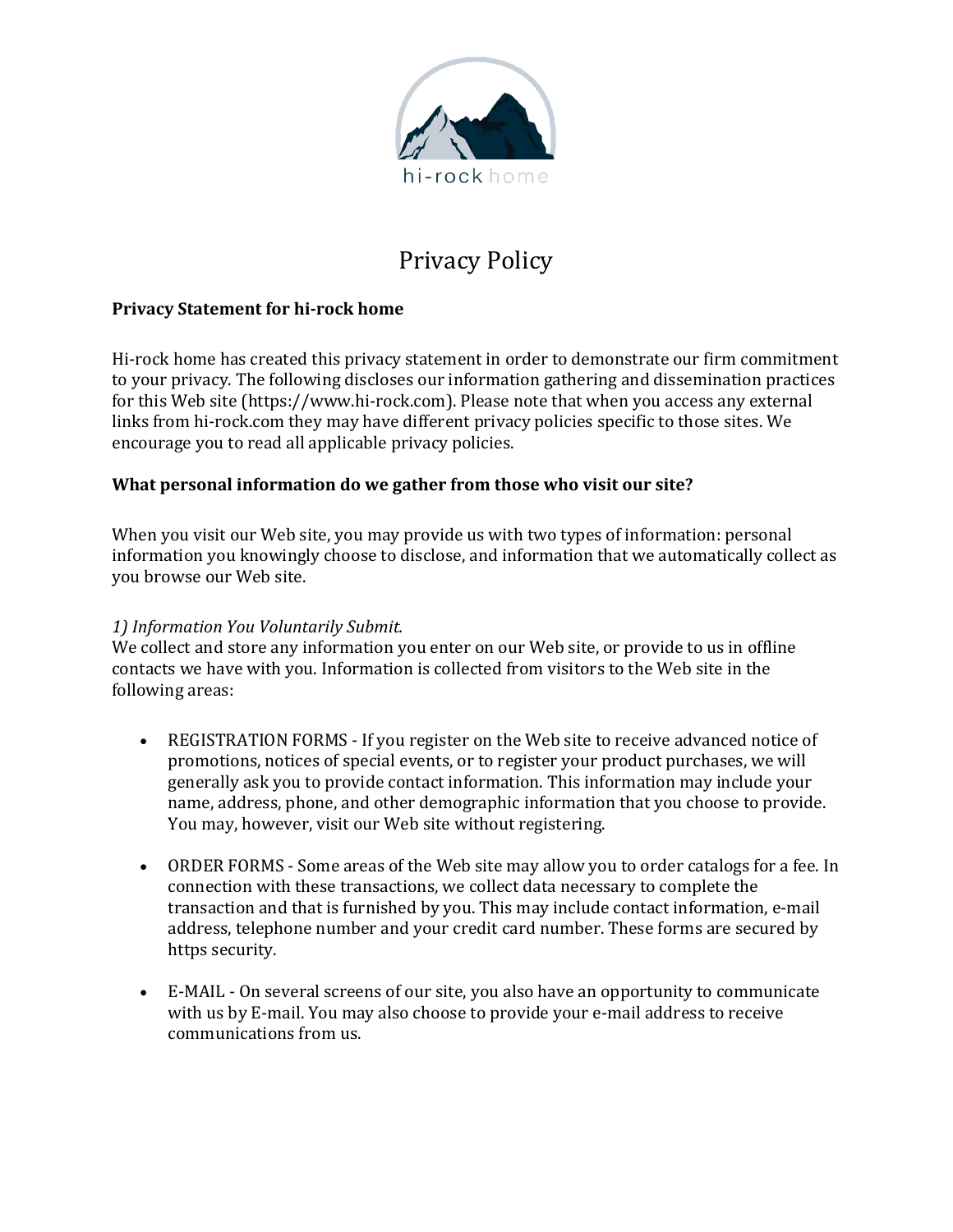

#### *2) Information Collected and Stored Automatically.*

When you browse our Web site, you and your Web browser may also transmit information that we automatically collect. We do log your IP address (the Internet address of your computer), the Web pages you visit and the time of your visit, and other click-stream data. The only other type of information automatically provided to us is the type of computer, operating system and browser you are using. This information is provided by your browser, which we use to improve the performance of our site.

## **Usage of Your Personal Information**

In general, we use the Personal Information you provide only for internal purposes, such as: for the specific purpose for which it was volunteered (for example, to complete a product purchase, to enter a contest, to answer an e-mail, etc.); to improve the content, appearance and utility of our websites; to track our visitors' use of our websites for internal market research; and to notify our visitors of updates to the websites or of new products or services.

From time to time, we may contract with companies or persons to provide certain services including credit card processing, shipping, data management, promotional services, etc. We may provide these providers with the information needed for them to perform these services. In addition, we may use third-party advertising companies to serve or track ads on our websites and other websites. These companies may use information (not including your name, address, email address or telephone number) about your visits to this and other websites in order to measure advertising effectiveness and to provide advertisements about goods and services that may be of interest to you.

In addition, we may operate promotions through our websites that may require online registration. We typically ask you for certain personally identifiable information when you enter and, if applicable, win a sweepstake, contest, raffle or similar promotion. We may share this personally identifiable information with third party sponsors of such sweepstakes, contests, raffles and promotions (irrespective of whether it is hosted by us), or otherwise in accordance with the rules applicable to such sweepstakes, contest, raffle or promotion. You should carefully review the rules of each sweepstake, contest, raffle and promotion in which you participate through our websites, as they may contain additional important information about our or a sponsor's use of your personally identifiable information. Insofar as the terms and conditions of such rules concerning the treatment of your personally identifiable information conflict with this privacy statement, the terms and conditions of such rules shall control.